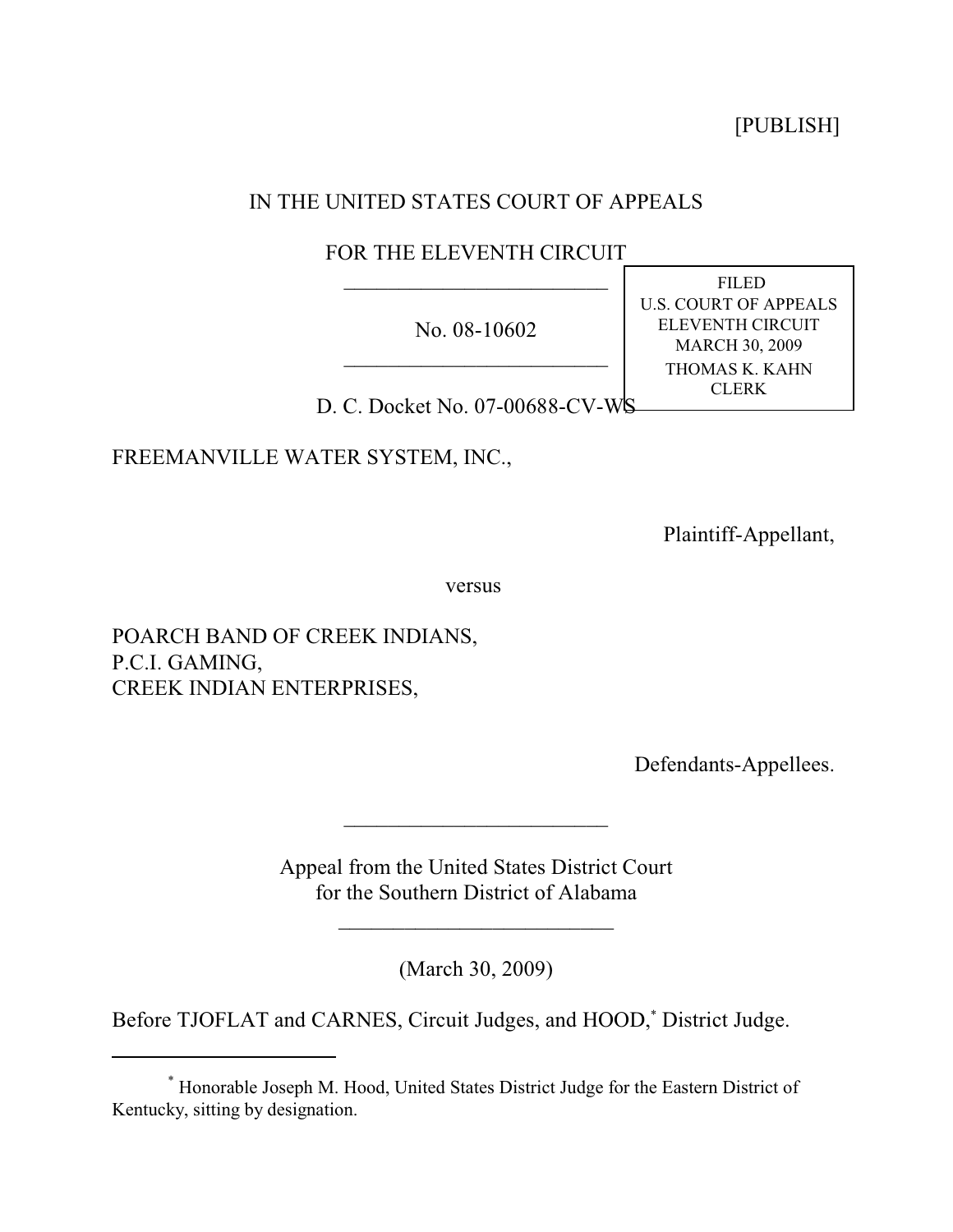CARNES, Circuit Judge:

An Indian tribe would like to develop its own water facilities and distribution system, but a rural water authority already exists to serve parts of the county, including all of the tribe's lands and members. Not wanting to lose any of its customer base, the water authority claims an exclusive right to continue serving those parts of the county. The source of the claimed right is the anti-curtailment provision of the Consolidated Farm and Rural Development Act of 1961, 7 U.S.C. §§ 1921–2009dd-7, which protects water authorities funded with federal loans from encroachment on their territories. The tribe asserts that it has sovereign immunity.

Indian tribes have sovereign immunity from lawsuits unless Congress has abrogated it in the statute creating the right of action that is asserted against the tribe. To be effective the expression of Congressional intent must be a clarion call of clarity. Ambiguity is the enemy of abrogation, and the critical part of the Rural Development Act is ambiguous.

## **I.**

Freemanville Water System, Inc. is a rural water authority that operates a water system that supplies various parts of Escambia County, Alabama. It funds that service through a federal loan authorized by 7 U.S.C.  $\S$  1926(a)(1), which is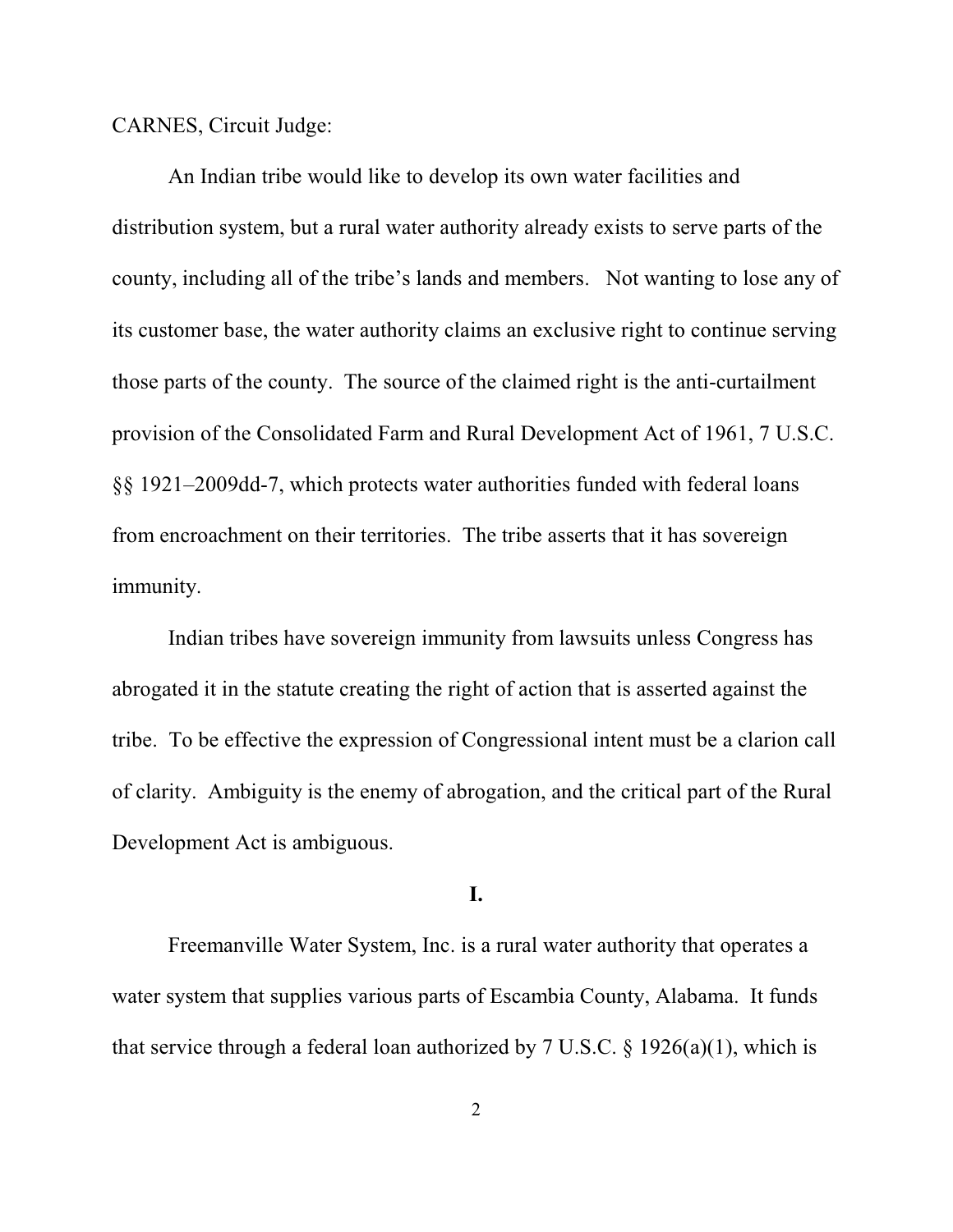one paragraph of the Consolidated Farm and Rural Development Act. The Poarch Band of Creek Indians is a federally recognized Indian tribe with non-contiguous tribal reservation and trust lands located in Escambia County. Freemanville currently provides water to the Poarch Band's lands.

Having decided that supplying its own water would be the best way to meet its needs, the Poarch Band began developing its own water facilities in the spring of 2007. To ensure that it has what it terms a "dependable and economic source of water for residential and commercial use on tribal lands," the Poarch Band wants to construct a distribution facility that would deliver water to all of those lands. Because its tribal lands are not all contiguous, some of the water system's infrastructure will be situated on non-tribal land within Freemanville's service area.

Freemanville filed a federal lawsuit in September 2007 asserting that the Poarch Band's "planned construction of a water system on or between tribal lands will curtail or limit Freemanville's service" in violation of  $\S 1926(b)$ .<sup>1</sup> It asked for a declaratory judgment and an injunction barring the Poarch Band from building a

<sup>&</sup>lt;sup>1</sup> Freemanville sued two other parties, Creek Indian Enterprises and P.C.I. Gaming, both of which are wholly owned by the Poarch Band and are chartered under its tribal laws. Freemanville does not dispute that these entities share whatever immunity the Poarch Band enjoys.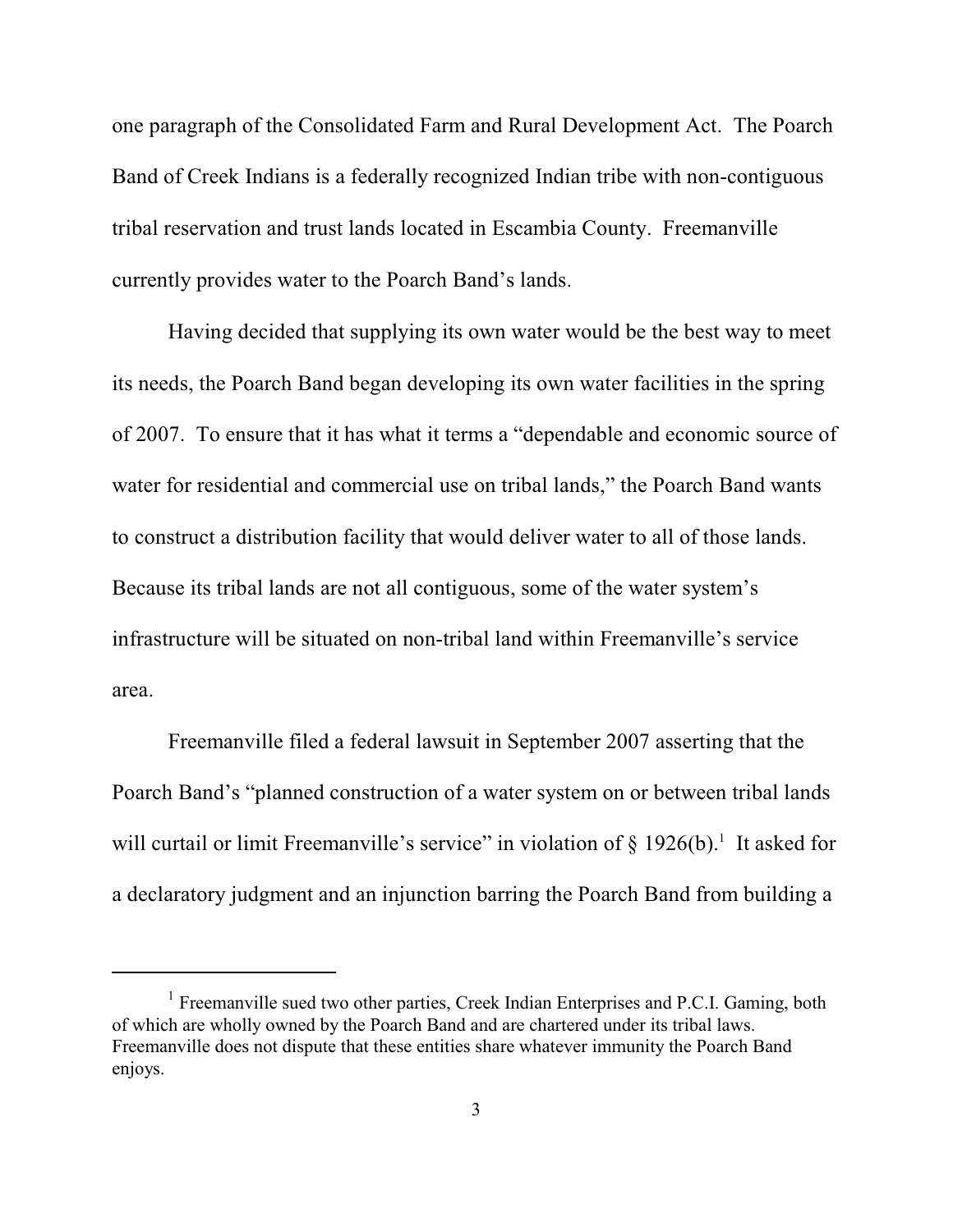water facility within Freemanville's service area during the term of its federal loan. The Poarch Band filed a motion to dismiss asserting that the district court lacked jurisdiction due to tribal sovereign immunity.

The district court granted the motion to dismiss after concluding that the Rural Development Act did not make it clear that Congress had intended to abrogate the Poarch Band's sovereign immunity from claims arising under the Act. Noting the Supreme Court's refusal to draw distinctions between tribal and nontribal lands for sovereign immunity purposes, the court also concluded that the Poarch Band's immunity extended to all tribal actions regardless of whether those actions occurred solely on the tribe's property.<sup>2</sup>

## **II.**

Paragraph  $1926(a)(1)$  grants the Secretary of Agriculture authority "to make or insure loans to associations, including corporations not operated for profit, Indian tribes on Federal and State reservations and other federally recognized

 $\alpha$ <sup>2</sup> Before we get to the issues the parties have raised, we note one that they have not: whether the anti-curtailment provision in § 1926(b) creates a private right of action. It could be argued that § 1926(b) simply prohibits the Secretary of Agriculture from making or insuring loans that would be used by a municipal corporation or public body to encroach on a protected service area without giving an injured party the right to sue the encroacher. Not every statutory limitation creates a private right of action for one who is harmed when the limits are transgressed. See Hemispherx Biopharma, Inc. v. Johannesburg Consol. Invs., 553 F.3d 1351, 1361 n.14 (11th Cir. 2008). Because neither the parties nor the district court raised this issue, we will not decide it. Id. Instead, we will proceed on the assumption, not critical to the outcome of this appeal, that § 1926(b) does create a private cause of action.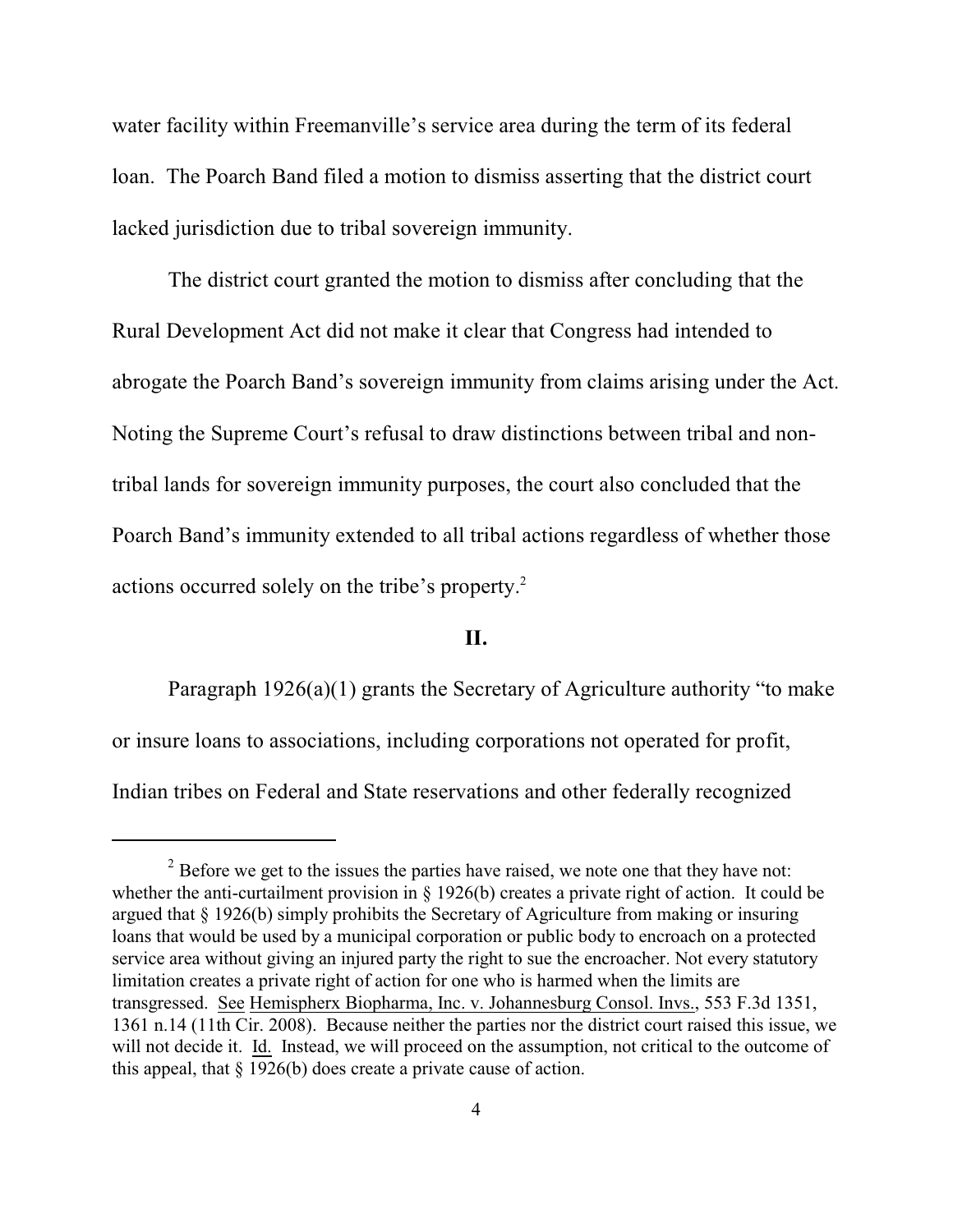Indian tribes, and public and quasi-public agencies to provide for . . . the conservation, development, use, and control of water. . . ." 7 U.S.C.  $\S$  1926(a)(1); see also id. § 1921. To safeguard the federal government's investment in rural development, the Act also includes a subsection intended to protect a  $\S 1926(a)(1)$ loanholder's territory or service area so that the water service facility will generate enough funds to pay back the loan. See id. § 1926(b). That subsection, the anticurtailment provision, states: "The service provided or made available through any such association shall not be curtailed or limited by inclusion of the area served by such association within the boundaries of any municipal corporation or other public body . . . during the term of such loan . . . ." Id.

Assuming that the anti-curtailment provision creates a private right of action for an association to sue an encroacher, see supra n.2, the question is whether a lawsuit asserting that right of action against an Indian tribe is barred by sovereign immunity.

#### **A.**

"'Indian tribes have long been recognized as possessing the common-law immunity from suit traditionally enjoyed by sovereign powers.'" Florida v. Seminole Tribe, 181 F.3d 1237, 1241 (11th Cir. 1999) (quoting Santa Clara Pueblo v. Martinez, 436 U.S. 49, 58, 98 S. Ct. 1670, 1677 (1978)). Thus, "an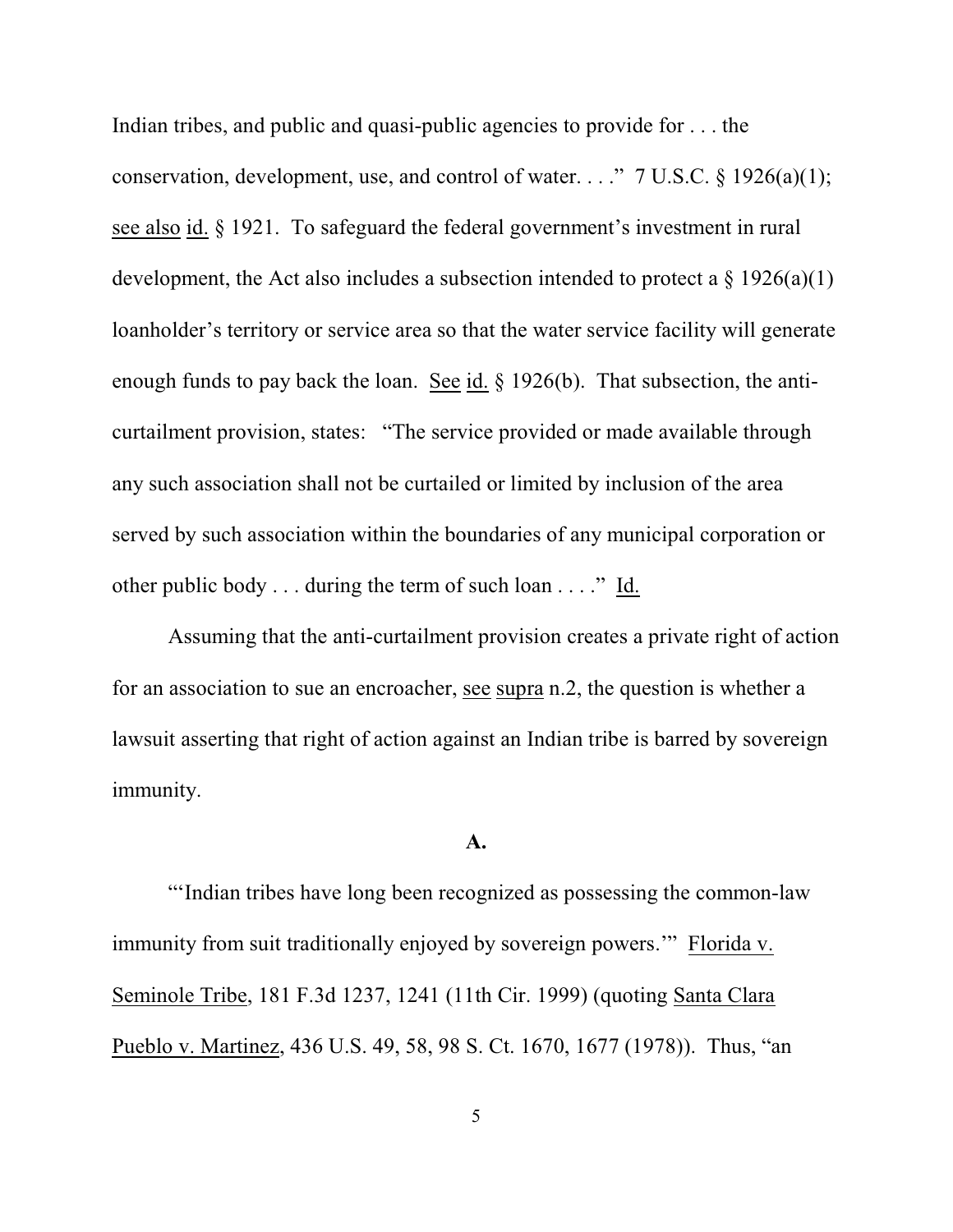Indian tribe is subject to suit only where Congress has authorized the suit or the tribe has waived its immunity." Kiowa Tribe v. Mfg. Techs., Inc., 523 U.S. 751, 754, 118 S. Ct. 1700, 1702 (1998). Tribal sovereign immunity, where it applies, bars actions against tribes regardless of the type of relief sought. See, e.g., id. at 760, 118 S. Ct. at 1705 (barring suit for money damages); Fla. Paraplegic Ass'n v. Miccosukee Tribe of Indians, 166 F.3d 1126, 1127 (11th Cir. 1999) (barring suit for injunctive relief).

When Congress intends to abrogate tribal sovereign immunity, it must do so expressly, with clear and unequivocal language. See, e.g., Santa Clara, 436 U.S. at 58–59, 98 S. Ct. at 1677; Seminole Tribe, 181 F.3d at 1241–42. We have held that abrogation requires "the definitive language of the statute itself [to] state[] an intent either to abolish Indian tribes' common law immunity or to subject tribes to suit under the act." Miccosukee Tribe, 166 F.3d at 1131. Where congressional intent is ambiguous as to Indian rights, those ambiguities "must be resolved in the Indians' favor." Seminole Tribe, 181 F.3d at 1242. Although Congress does not have to state its intent to abrogate in a single provision of the Act, whether it is drawn from one or several provisions, that intent must be "unmistakably clear." See Kimel v. Fla. Bd. of Regents, 528 U.S. 62, 73, 120 S. Ct. 631, 640 (2000) (evaluating state sovereign immunity and noting the "simple but stringent test"

6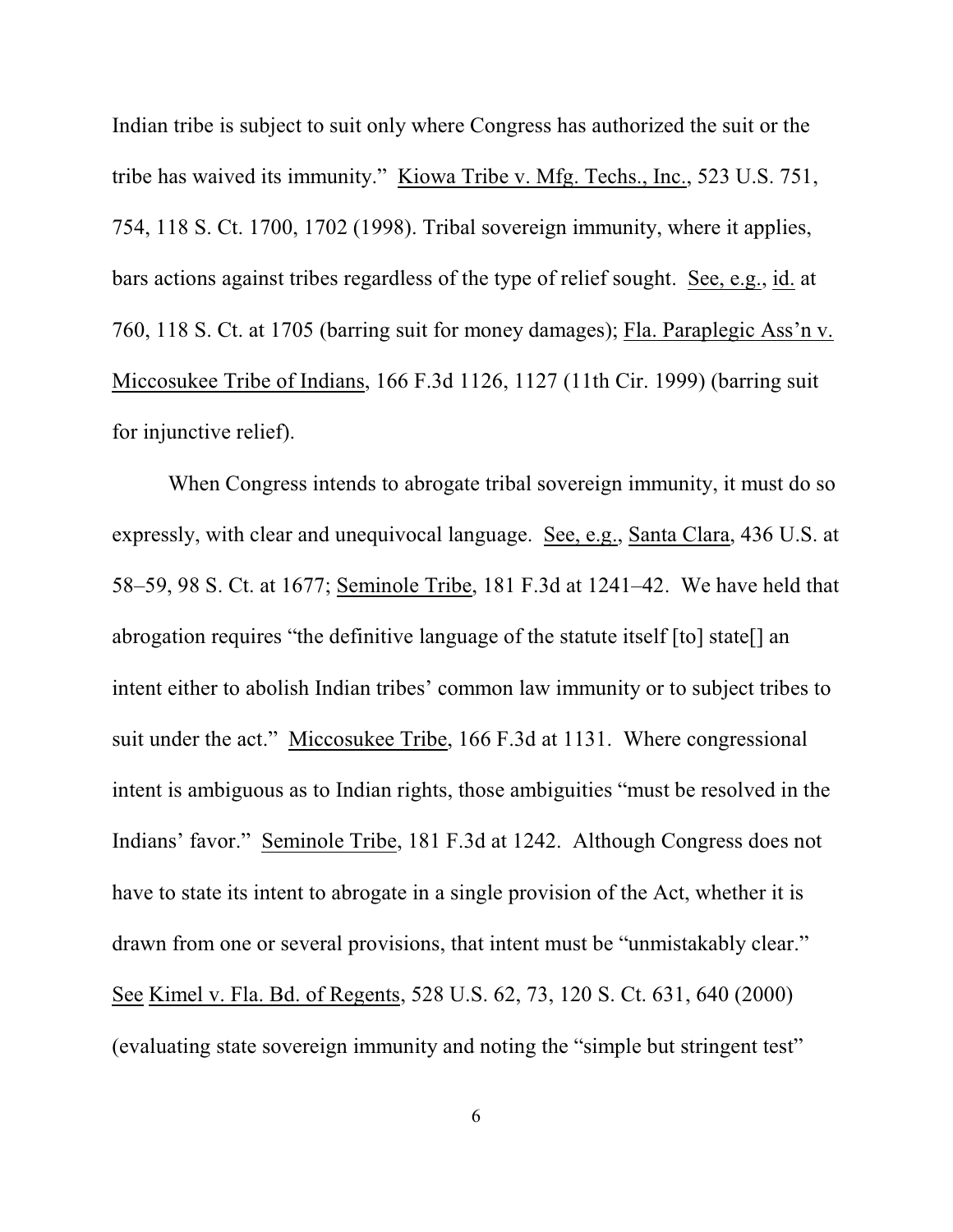courts apply to determine whether Congress has abrogated sovereign immunity: "Congress may abrogate the States' constitutionally secured immunity from suit in federal court only by making its intention unmistakably clear in the language of the statute." (internal quotation marks omitted)); Miccosukee Tribe, 166 F.3d at 1131 (noting that the unmistakably clear standard applies to both tribal and state sovereign immunity). The question is whether the Rural Development Act clearly and unequivocally shows that Congress intended to abrogate the sovereign immunity of Indian tribes and to permit a lawsuit against them for violating the Act's anti-curtailment provision.

## **B.**

The anti-curtailment provision in the Rural Development Act refers to "any municipal corporation or other public body," 7 U.S.C. § 1926(b), without specifically mentioning Indian tribes, while several other parts of the same Act do mention them. For example,  $\S 1926(a)(13)$  requires that the "highest priority" for water facility loans be given to applications from "any municipality or other public agency (*including an Indian tribe on a Federal or State reservation or other federally recognized Indian tribal group*)." Id. § 1926(a)(13) (emphasis added). Paragraph 1926(a)(19), which authorizes a grant program for community facilities, states that the grants may be awarded to "associations, units of general local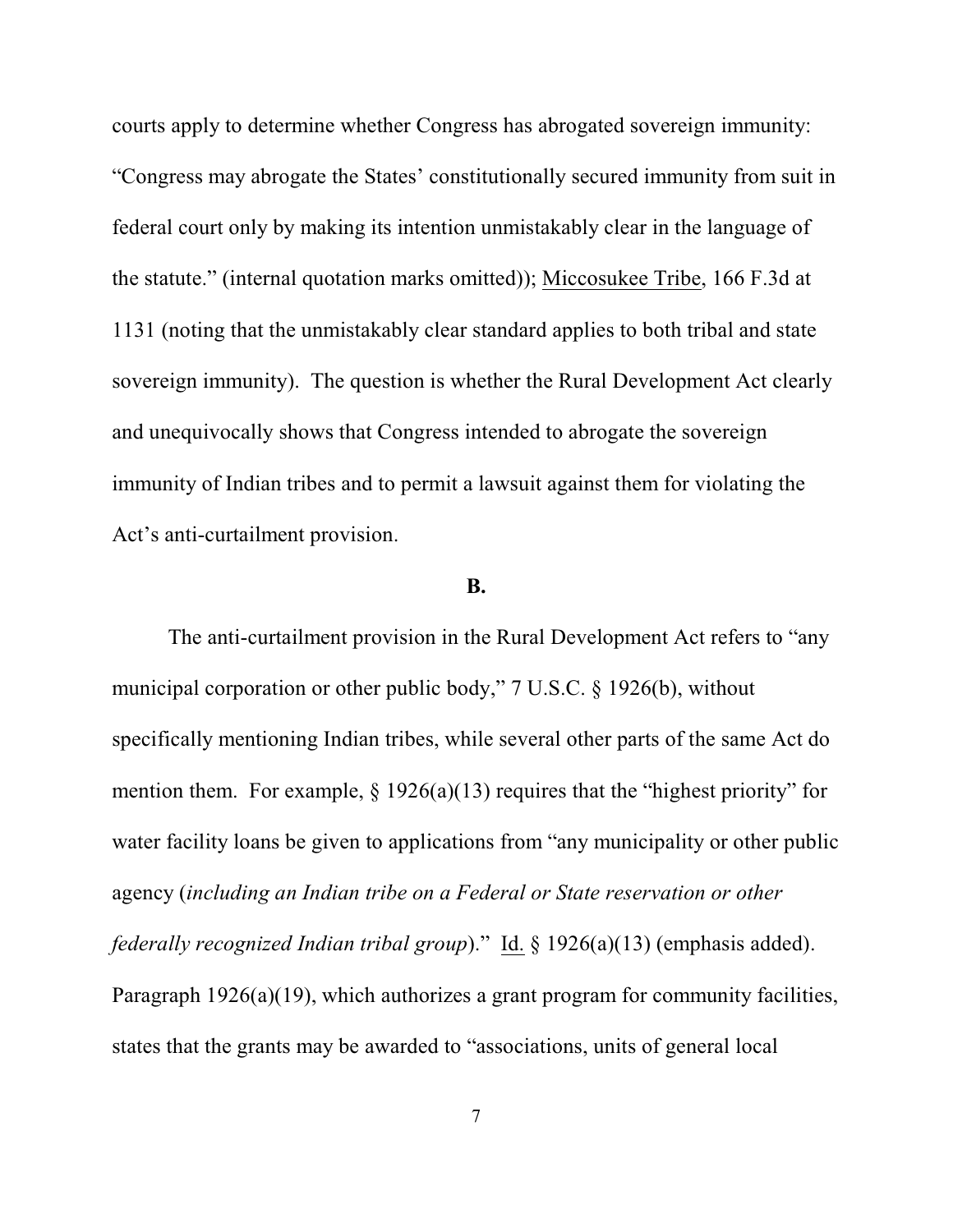government, nonprofit corporations, *Indian tribes . . . and federally recognized Indian tribes*." Id. § 1926(a)(19)(A) (emphasis added). The next two paragraphs of the Act, § 1926(a)(20) and (21), in describing who is eligible for the grants in certain types of rural areas, list "associations, units of general local government, nonprofit corporations, *and Indian tribes.*" Id. § 1926(a)(20)(B), (21)(A) (emphasis added).

Paragraph 1926(a)(25) authorizes grants to "Tribal College[s] or Universit[ies]" so that those institutions can develop "essential community facilities." Id.  $\S 1926(a)(25)(A)$ . Finally, a different provision in the Act allows for grants or loans to "rural water supply corporations, cooperatives, or similar entities, *Indian tribes on Federal and State reservations and other federally recognized Indian tribes*, and public agencies, to provide for the conservation, development, use, and control of water. . . ." Id.  $\S 1926c(a)(1)$  (emphasis added).

In sum, Indian tribes are explicitly included within the scope of seven provisions of the Rural Development Act, but they are not mentioned in § 1926(b)'s anti-curtailment provision. See 7 U.S.C. § 1926(b); id. § 1926(a)(1), (13), (19)–(21), (25); id. § 1926c(a)(1). "Where Congress includes particular language in one section of a statute but omits it in another section of the same Act, it is generally presumed that Congress acts intentionally and purposely in the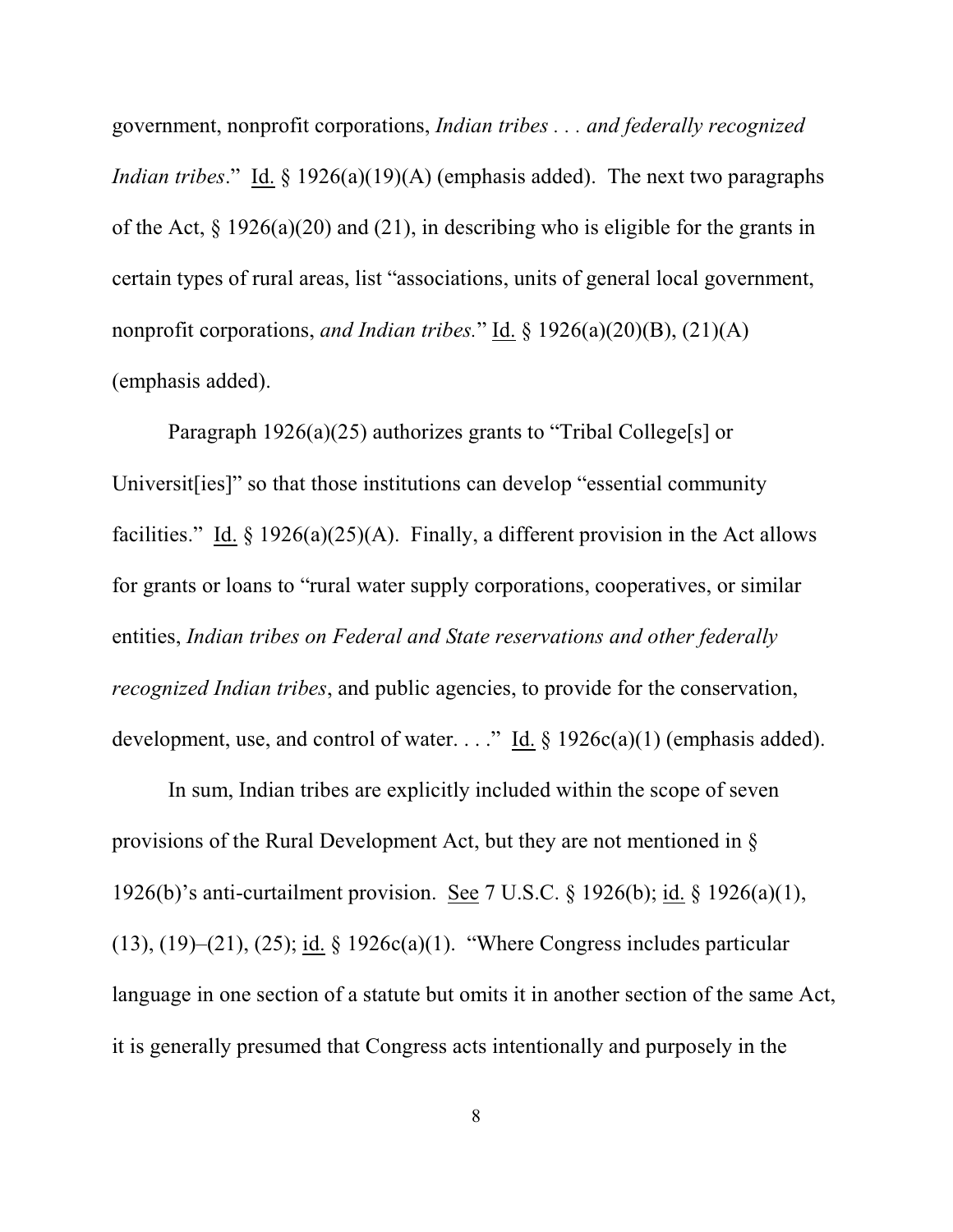disparate inclusion or exclusion." Duncan v. Walker, 533 U.S. 167, 173, 121 S. Ct. 2120, 2125 (2001) (alteration and internal quotation marks omitted); see also Burlington N. & Santa Fe Ry. Co. v. White, 548 U.S. 53, 63, 126 S. Ct. 2405, 2412 (2006). This canon of interpretation is akin to the one that "where Congress knows how to say something but chooses not to, its silence is controlling." Delgado v. U.S. Att'y Gen., 487 F.3d 855, 862 (11th Cir. 2007) (alteration and internal quotation marks omitted); see also CBS Inc. v. PrimeTime 24 Joint Venture, 245 F.3d 1217, 1226 (11th Cir. 2001); In re Griffith, 206 F.3d 1389, 1394 (11th Cir. 2000). It is also related to the canon that "when Congress uses different language in similar sections, it intends different meanings." DIRECTV, Inc. v. Brown, 371 F.3d 814, 818 (11th Cir. 2004) (internal quotation marks omitted); see also Tippitt v. Reliance Standard Life Ins. Co., 457 F.3d 1227, 1236 (11th Cir. 2006); Iraola & CIA, S.A. v. Kimberly-Clark Corp., 232 F.3d 854, 859 (11th Cir. 2000). This family of canons weighs in favor of finding that Congress did not intend to abrogate tribal sovereign immunity from anti-curtailment lawsuits or it would have mentioned Indian tribes in that provision, just as it did in seven others. And a finding that the statute expresses Congress' intent not to abrogate is at the other end of the spectrum from the required finding that the statute clearly expresses an intent to abrogate.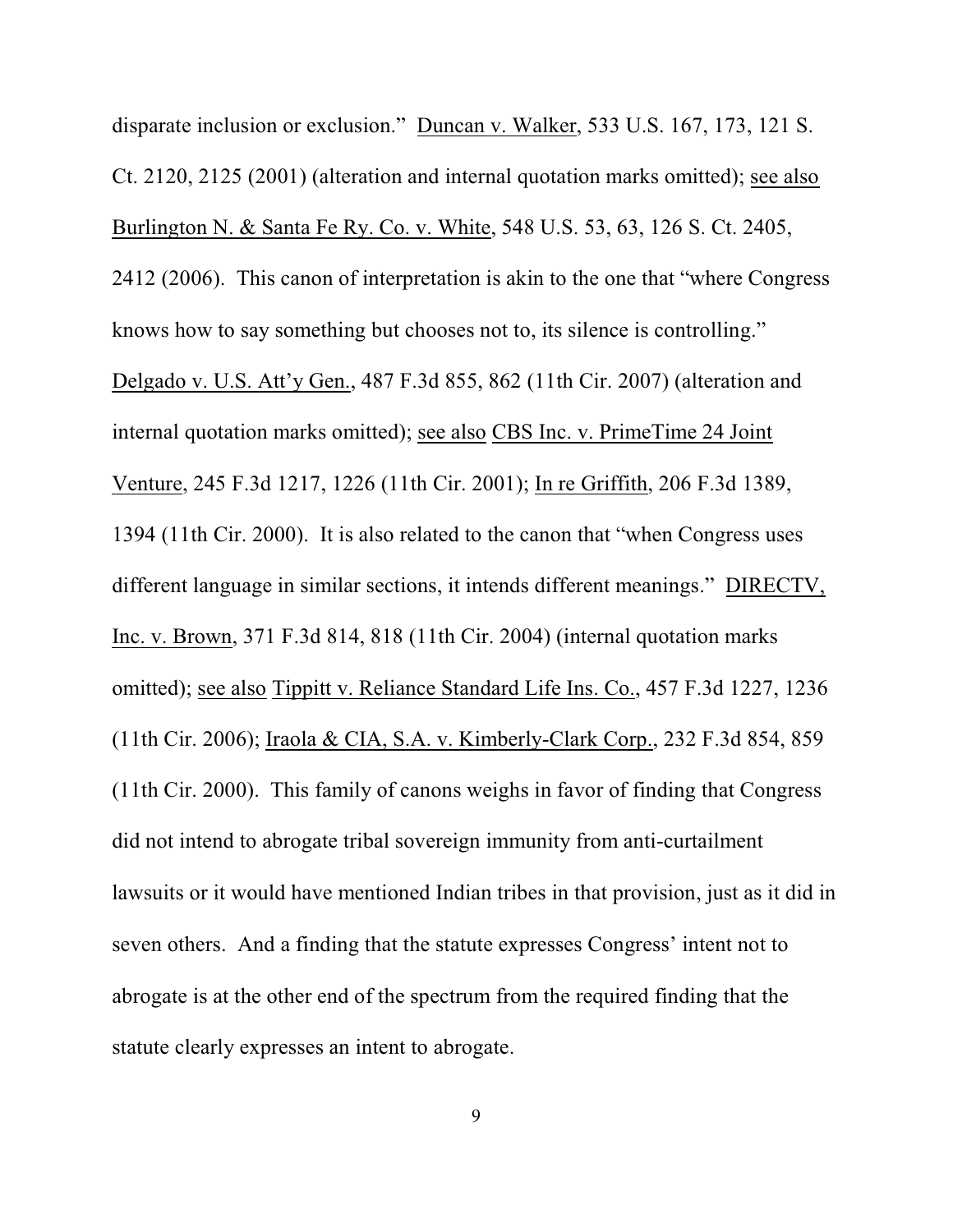Freemanville contends that even though Indian tribes are not explicitly mentioned in the anti-curtailment provision, as they are in other parts of the Act, tribes are clearly included within that provision's language describing "other public bod[ies]." See 7 U.S.C. § 1926(b). But the term "municipal corporation or other public body" is not defined in the Act, and the references to Indian tribes in relation to public bodies or agencies throughout the Act are anything but consistent.

In the provision containing the original loan authority,  $\S$  1926(a)(1), Congress describes the entities eligible for loans this way: "Indian tribes on Federal and State reservations and other federally recognized Indian tribes, *and* public and quasi-public agencies." 7 U.S.C. § 1926(a)(1) (emphasis added). The implication is that Indian tribes are not public agencies for purposes of the Act; if they were, there would have been no need to mention tribes separately from "public and quasi-public agencies" and join them to that phrase with the conjunctive "and."

There is a conflicting indication, however, a dozen paragraphs later in the Act. Directing the Secretary of Agriculture to give highest priority to certain sparsely populated rural areas when making loans, the list of eligible entities is described this way: "any municipality or other public agency (*including* an Indian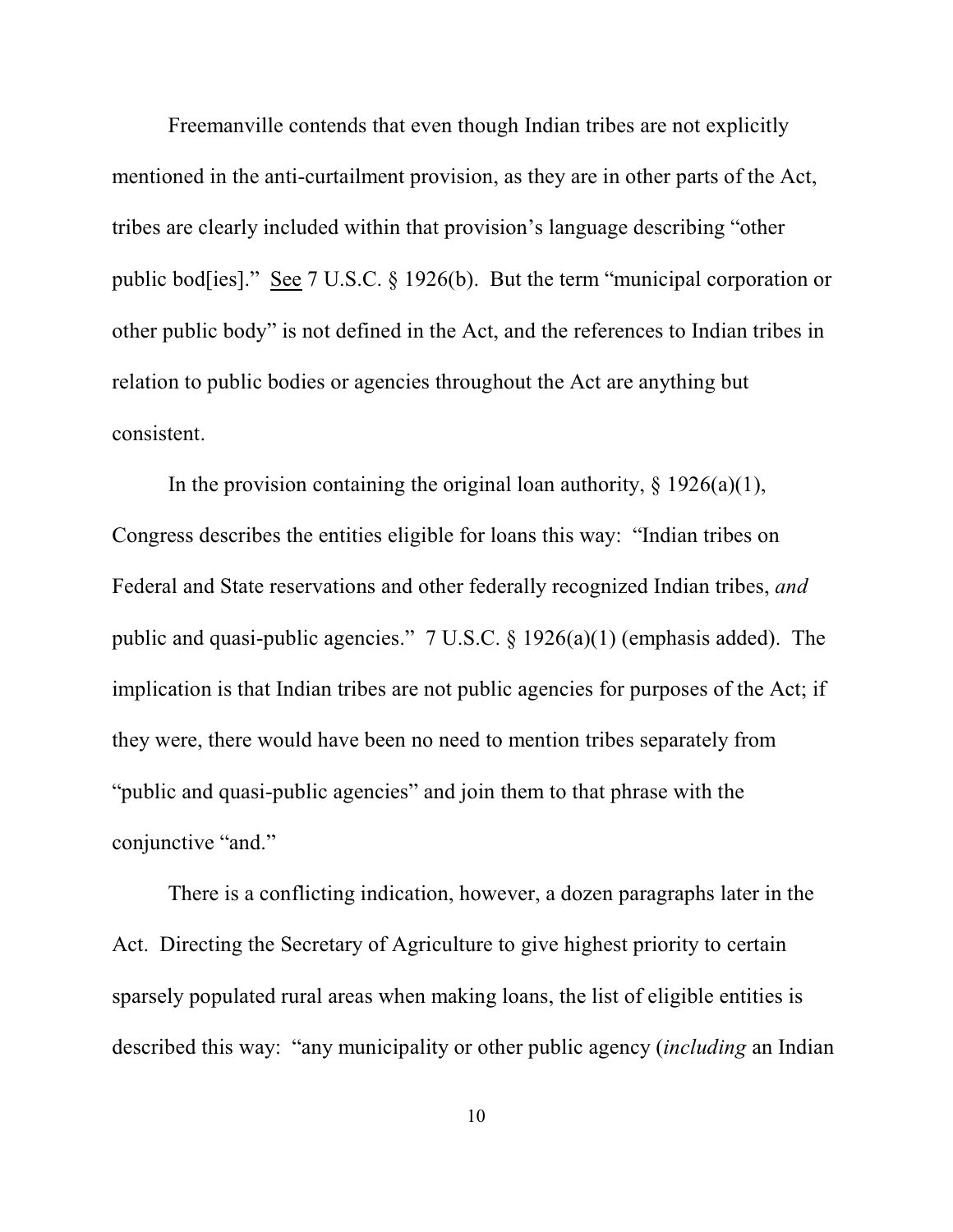tribe on a Federal or State reservation or other federally recognized Indian tribal group)." Id. § 1926(a)(13) (emphasis added). That language at least implies Indian tribes are included within the term "or other public agency," an implication which clashes with the implication of  $\S$  1926(a)(1).

After a hard look at the statute the only thing that is unmistakably clear to us is that the statutory language does not make it unmistakably clear that Congress intended to abrogate tribal sovereign immunity from lawsuits claiming a violation of the anti-curtailment provision. See Kimel, 528 U.S. at 73, 120 S. Ct. at 640. If there were no thumbs on the interpretive scale, the question of intent reasonably could be decided either way and that exemplifies ambiguity. See United States v. Acosta, 363 F.3d 1141, 1155 (11th Cir. 2004) ("We have noted before, albeit in a different context, that the existence of two reasonable, competing interpretations is the very definition of ambiguity." (internal quotation marks omitted)); Doe v. Bush, 261 F.3d 1037, 1062 (11th Cir. 2001) ("We need not choose between the competing interpretations . . . . It is enough that there are two reasonable, competing interpretations, which is the very definition of ambiguity."). Because there is ambiguity, the thumb that presses down in favor of tribal sovereign immunity tips the balance. See, e.g., Santa Clara, 436 U.S. at 59, 98 S. Ct. at